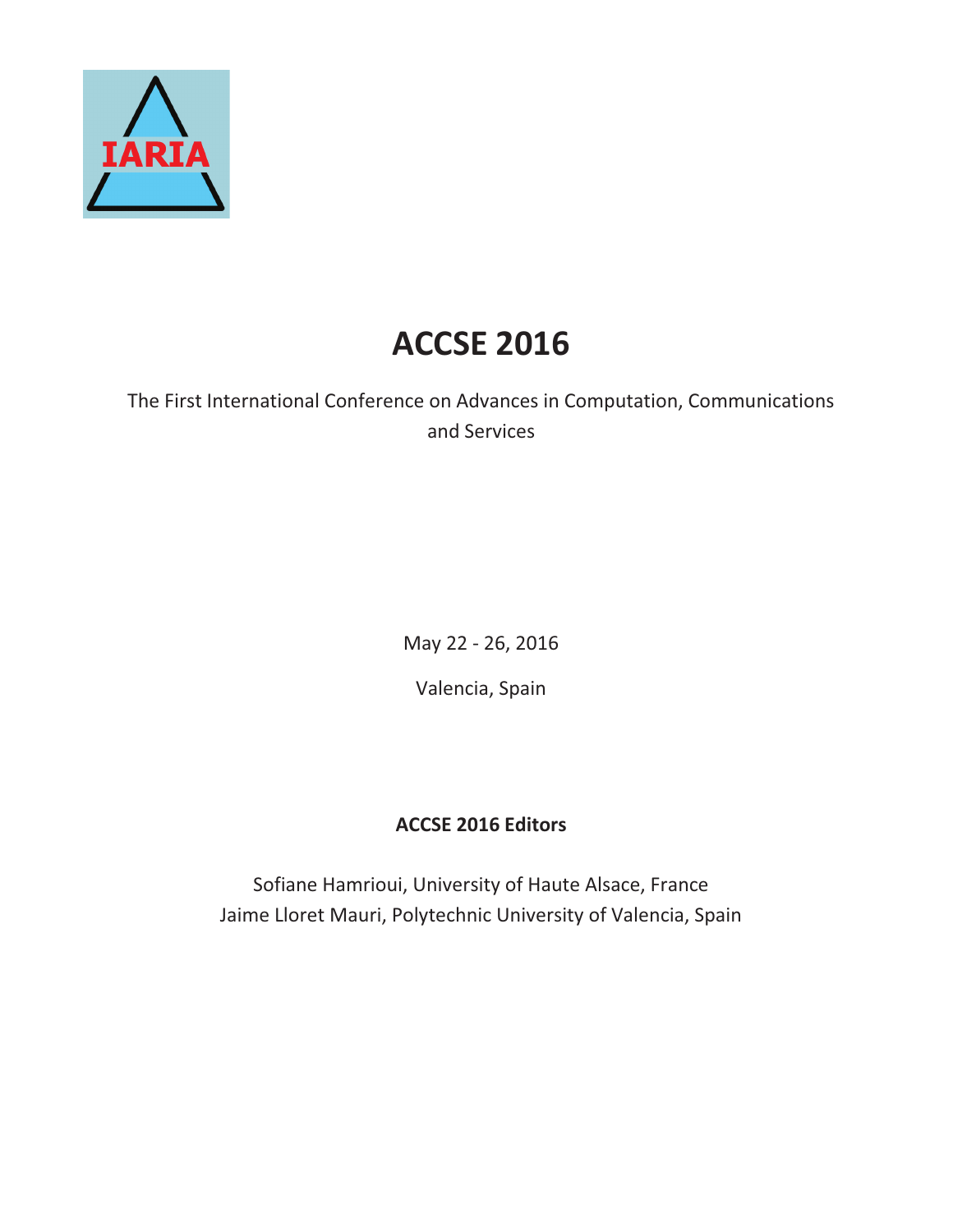**Printed from e-media with permission by:** 

Curran Associates, Inc. 57 Morehouse Lane Red Hook, NY 12571



**Some format issues inherent in the e-media version may also appear in this print version.** 

Copyright© (2016) by International Academy, Research, and Industry Association (IARIA) Please refer to the Copyright Information page.

Printed by Curran Associates, Inc. (2016)

International Academy, Research, and Industry Association (IARIA) 412 Derby Way Wilmington, DE 19810

Phone: (408) 893-6407 Fax: (408) 527-6351

petre@iaria.org

### **Additional copies of this publication are available from:**

Curran Associates, Inc. 57 Morehouse Lane Red Hook, NY 12571 USA Phone: 845-758-0400 Fax: 845-758-2633 Email: curran@proceedings.com Web: www.proceedings.com